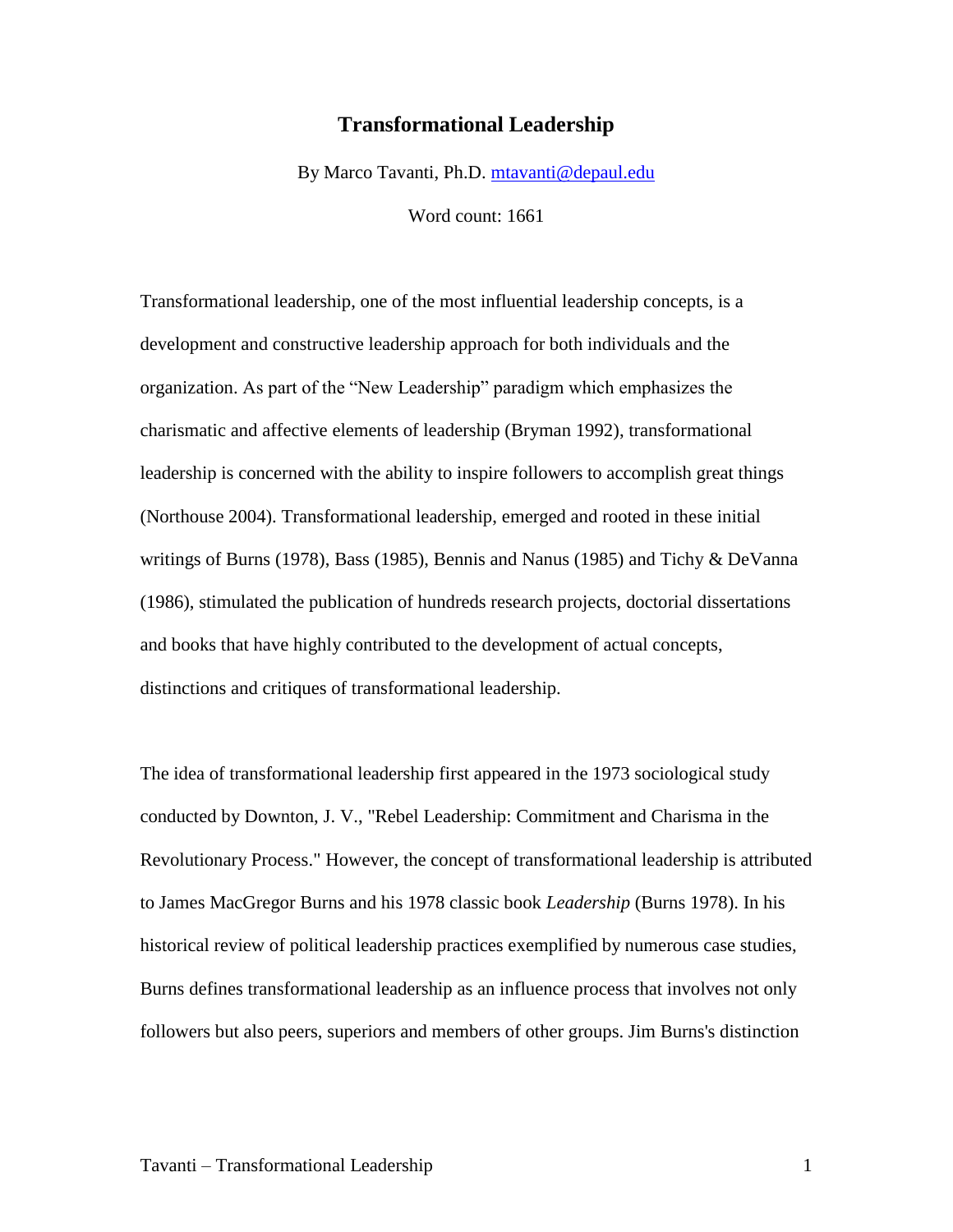between "transactional" and "transforming" leadership still continues to inspire most of today's leadership studies.

In 1985, Barnard M. Bass, distinguished Professor of Management and director of the Center for Leadership Studies at the State University of New York at Binghamton, conducted extensive studies and presented a formal transformational leadership theory (Bass 1985). His Multifactor Leadership Questionnaire (MLQ), developed to identify individuals who exhibit transformational as well as other more traditional leadership behaviors, is completed by subordinates who describe how their superiors act when they are "leading." Bass's findings show that subordinate ratings provide the single most effective tool to identify outstanding leadership qualities.

The research conducted by Bennis and Nanus in 1985 pointed to additional but similar characteristics of transformational leaders in large corporations. Bennis and Nanus (1985) identified four common leadership characteristics strategically used by leaders in transforming organizations. First, all transforming leaders communicate a clear vision of the future state of their organizations. Second, they had the ability to move their organizations in a direction that transformed the organization's values and norms. Third, they created trust in their organizations by being a trustworthy and reliable presence in the midst of uncertainty. Fourth, they emphasized strengths over weaknesses reflecting a feeling of confidence and high expectations in their organizations.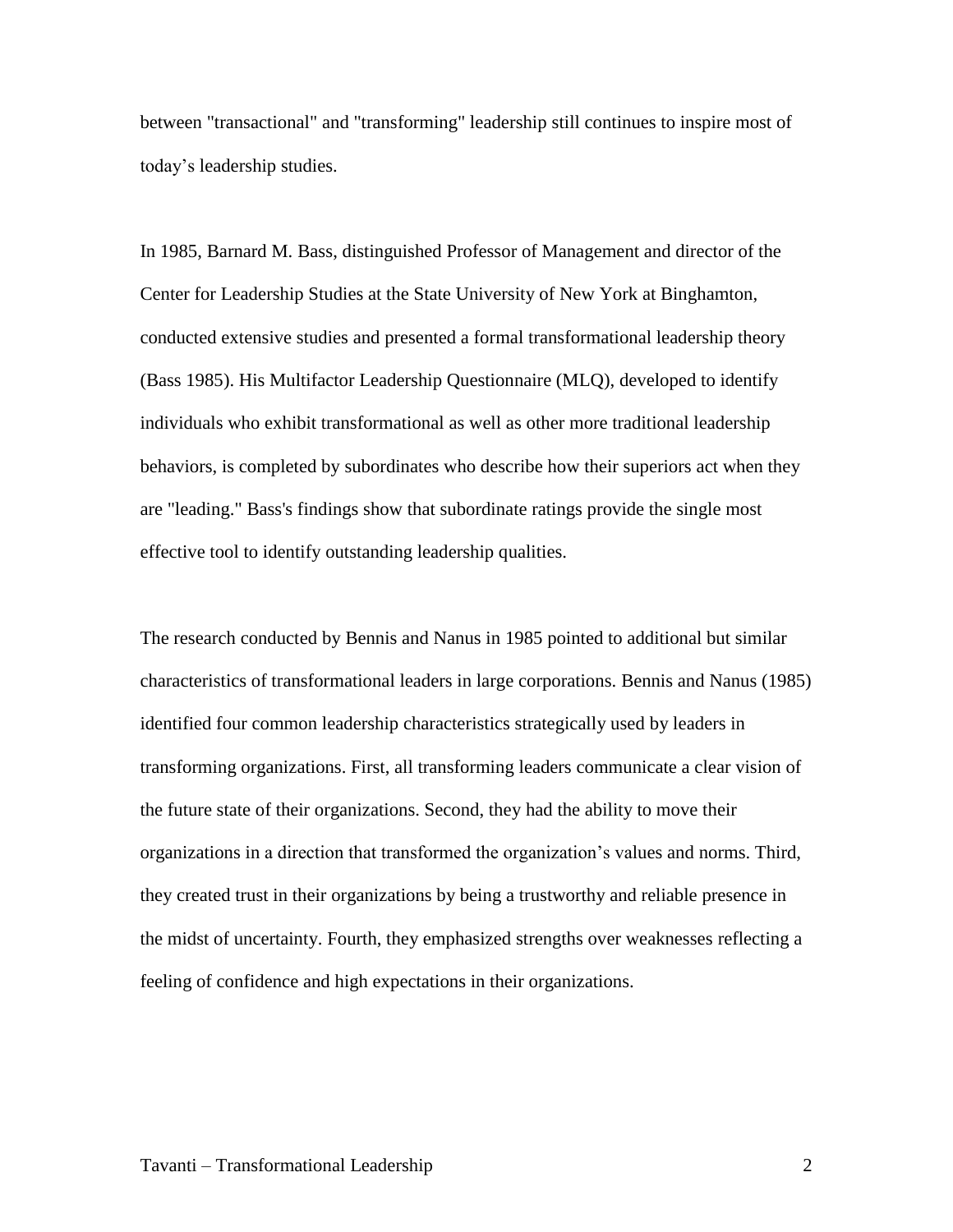Tichy and DeVanna (1986) highly contributed to the study of transformational leaders. Their observations on the results of face-to-face interviews with some of America's bestknown transformational leaders lead them to identify three stages of organizational transformation: recognizing the need for change, creating a vision and institutionalizing change (Tichy & DeVanna, 1986). They also identified seven common traits characterizing and distinguishing these transformational leaders. They all appeared to be change agents, courageous, strong believers in people, value driven people, dedicated life-long learners, people capable of dealing with ambiguity and uncertainty, and each of these leaders was a visionary.

The distinction between transformational and transactional leadership approaches is clearly defined. Although transformational theories are based on transactional leadership, the transformational leadership approach represents the new and more accepted leadership style in organizations (Northouse 2004; Tichy and DeVanna 1986). While transactional leaders motivate followers to comply with the leader's requests and organizational role through an exchange process, transformational leaders motivate followers by encouraging them to transcend their self-interests for the sake of the organization and shared goals. According to Barnard M. Bass transactional leaders predetermine what their followers should do to realize their personal and organizational aims while transformational leaders motivate and stimulate their followers to surpass their own self-interests and direct themselves to a higher level of motivation linked to the interests of the team, organization or larger community (Bass and Avolio 1994). The relationship leader/follower is a far more complex process in the transformational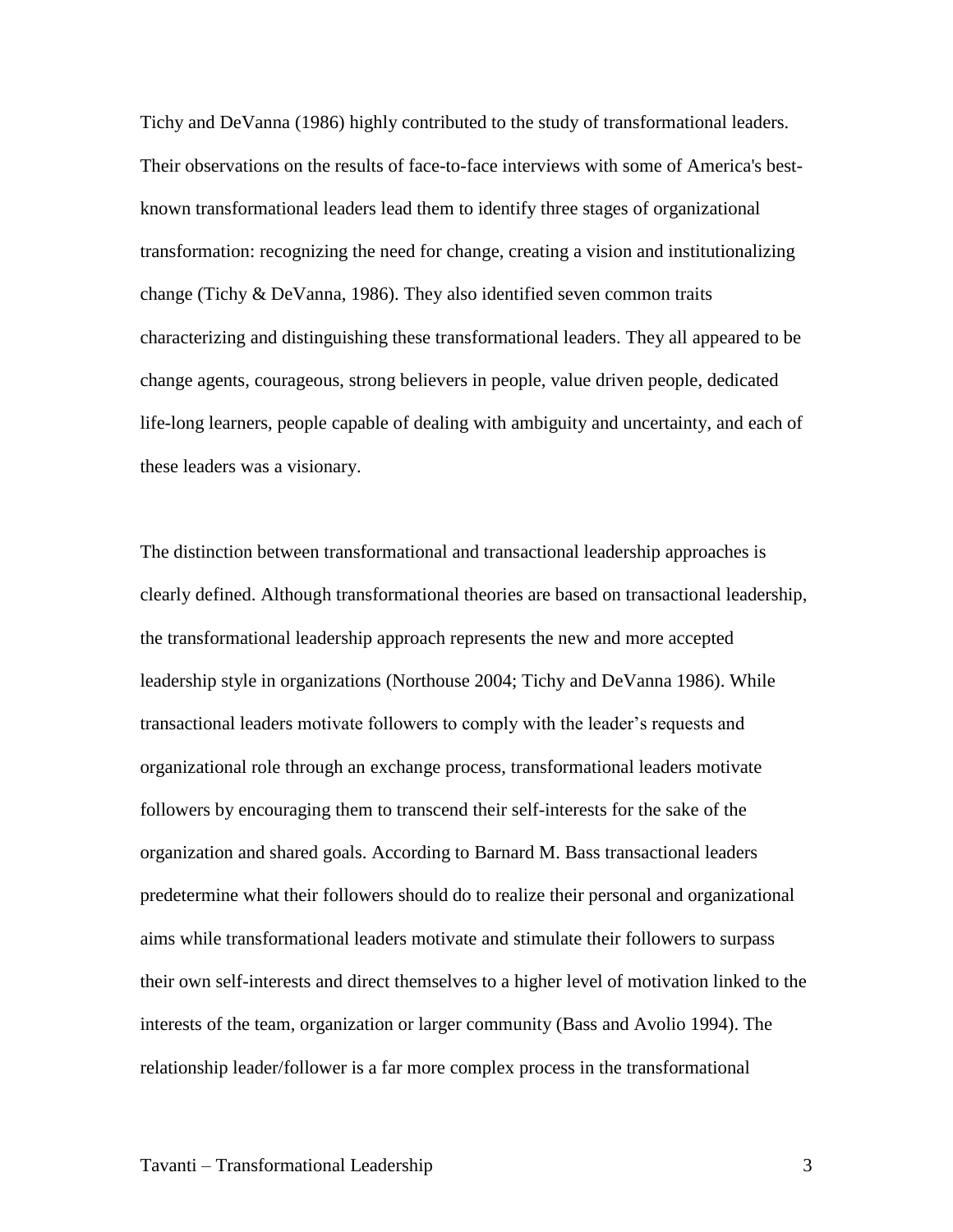leadership approach which requires more visionary and inspiring figures (Podsakoff, MacKenzie and Bommer 1996). Through this approach the leader/follower relationship is based on trust, loyalty and respect and can ultimately produce more dedicated people for the organization.

The distinction with charismatic leadership, however, is not so clear. According to Bernard Bass (1985, 1990) a leader may be charismatic without necessarily being transformational. Although debated in leadership studies (Conger & Kanungo 1998 and Avolio & Yammarino 2002), most researchers agree that charismatic leadership is only one component of transformational leadership. Although transformational leadership gives less importance on the personal quality of the leader and focus on the specific behaviors of the leader and followers, the descriptions of the behaviors resemble those of charismatic leaders (Hunt & Conger 1999).

The qualities distinguishing transformational leaders are generally known as the "Four I's" and include: idealized influence, inspirational motivation, intellectual stimulation, individualized consideration. The first quality, *idealized influence (or Charisma)*, refers to the degree to which the leader behaves in admirable ways that cause followers to identify with the leader's vision and mission (Bass, 1990). Attaining charisma and influence in the eyes of followers is a critical step in becoming a transformational leader (Conger & Kanungo 1988; Howell & Avolio 1992). Followers consistently demonstrate confidence and trust in charismatic leaders who are able to provide a clear vision and a sense of shared mission (Avolio & Yammarino 2002). The second quality, *inspirational*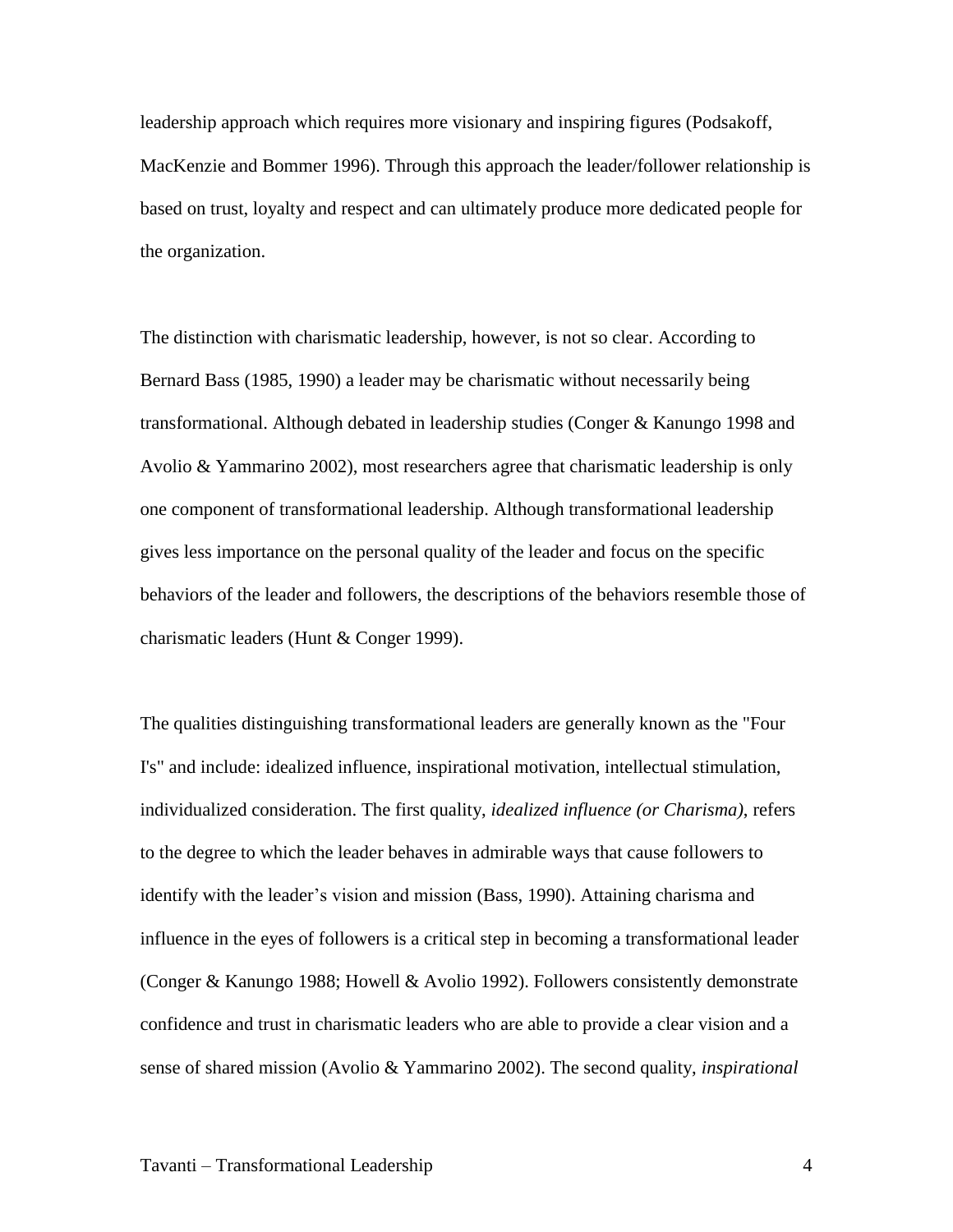*motivation,* refers to the degree to which the transformational leader articulates a vision that is appealing and inspiring to followers. Leaders can inspire and motivate followers to higher standards only through a strong sense of purpose. Purpose and meaning, often communicated through symbolic actions and personal examples, provide the energy that drive individuals and groups forward. Inspiration of followers depends on the leader's ability to form a synergy between individual consideration and intellectual stimulation (Yammarino 1993). The third quality, *intellectual stimulation,* refers to the leaders' ability to encourage creativity and careful problem solving in their followers. A transformational leader challenges assumptions, perceptions of problems and even attitudes and values to solicit followers' ideas and contributions (Avolio, Waldman, & Yammarino, 1991). Intellectually stimulating leaders develop followers who see difficulties as problems to be solved (Bass, 1990). The fourth quality, *Individualized consideration (or Individualized attention)* refers to a leader's attention and understanding of the follower's concerns and needs. Transformational leaders often act as mentors and coaches, concerned about removing obstacles that might inhibit individuals' performance and development. As needs change over time, transformational leaders maintain a high level of listening and accurately diagnose the needs of individual followers in order to optimize their potential (Avolio & Gibson 1988).

Ethics is clearly connected to the practice of transformational leadership. While Burns (1978) argues that transformational leadership is morally uplifting in itself, Bass (1985) argues that leaders could act as *pseudotransformational*, wearing the black hats of villains or the white hats of heroes depending on their values. Howell and Avolio (1992)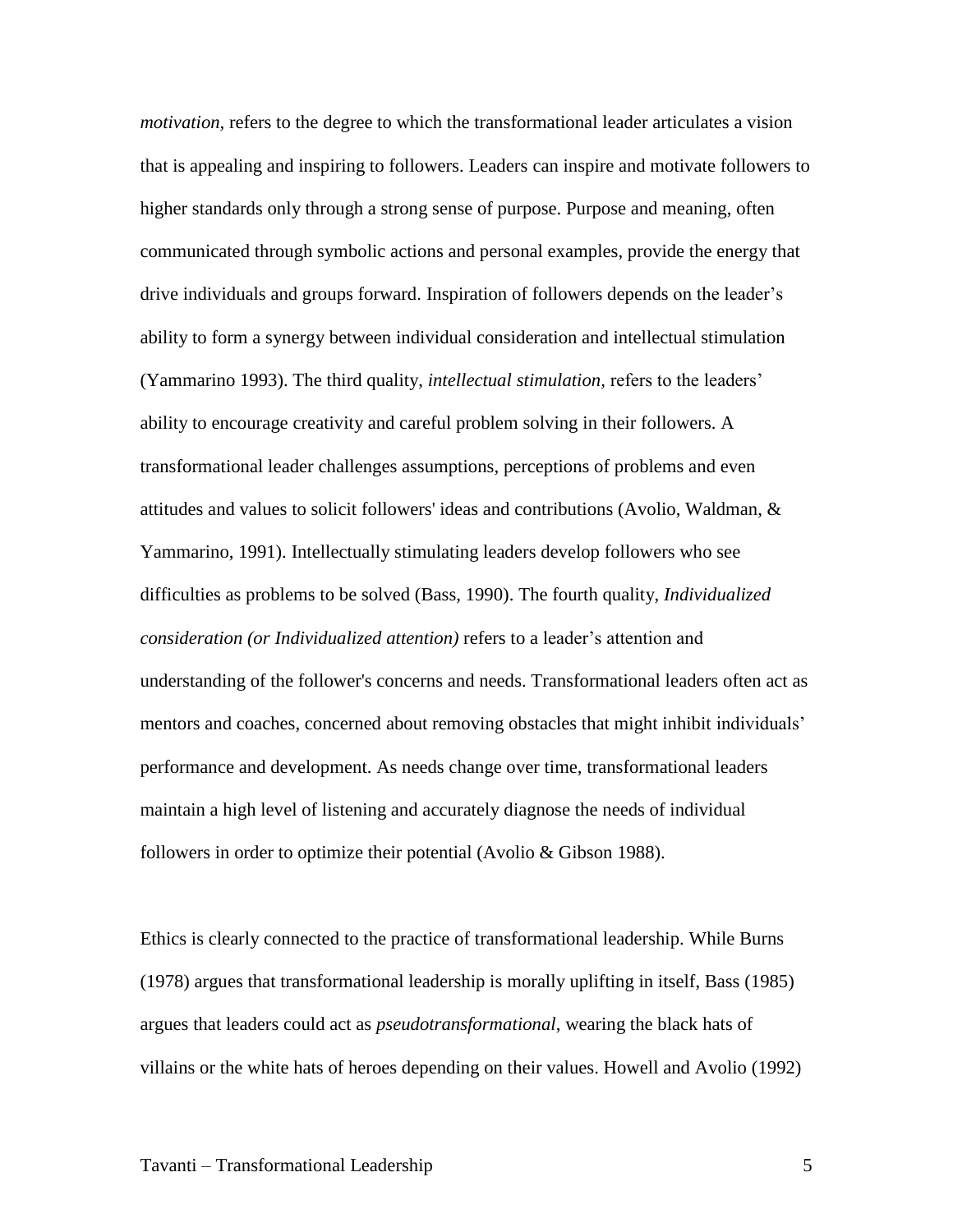distinguish between a self-oriented, and therefore unethical, transformational leadership, versus a socially oriented, or ethical, transformational leadership. Authentic transformational leader-follower relationship is oriented by a strong sense of responsibility for the growth and development of followers. The goal of transformational leadership, based on trust and mutual confidence, is to transform a dependent "transactional" relationship into an interdependent relationship, where people are "responsible to" each other. The ultimate goal of ethical transactional leadership is to bring followers to a level where they can succeed in their tasks without direct leader intervention. Unfortunately, power, control and ego often contribute to entrap leaders into a sterile relationship between "indispensable" leaders and "disempowered" followers (Kark, Chen and Shamir, 2003).

Transformational leadership approach has several strengths and benefits values. First, numerous studies indicate how transformational leader behavior can generate substantial organizational rewards (Bass, 1990; Podsakoff, MacKenzie and Bommer, 1996). The innovative transformational relations between leaders/followers produce visible effects on performance, effort, moral and satisfaction within the organization (Bass & Avolio, 1994; Bass, 1985). Second, transformational leadership emphasizes the relationship between leader and followers. It reminds us that leadership is about orienting our work for the needs of others, as it is in servant leadership. Third, it focuses on the values that motivate both leaders and followers, rather than the exchange of rewards for accomplished goals. Finally, transformational leadership considers leadership more as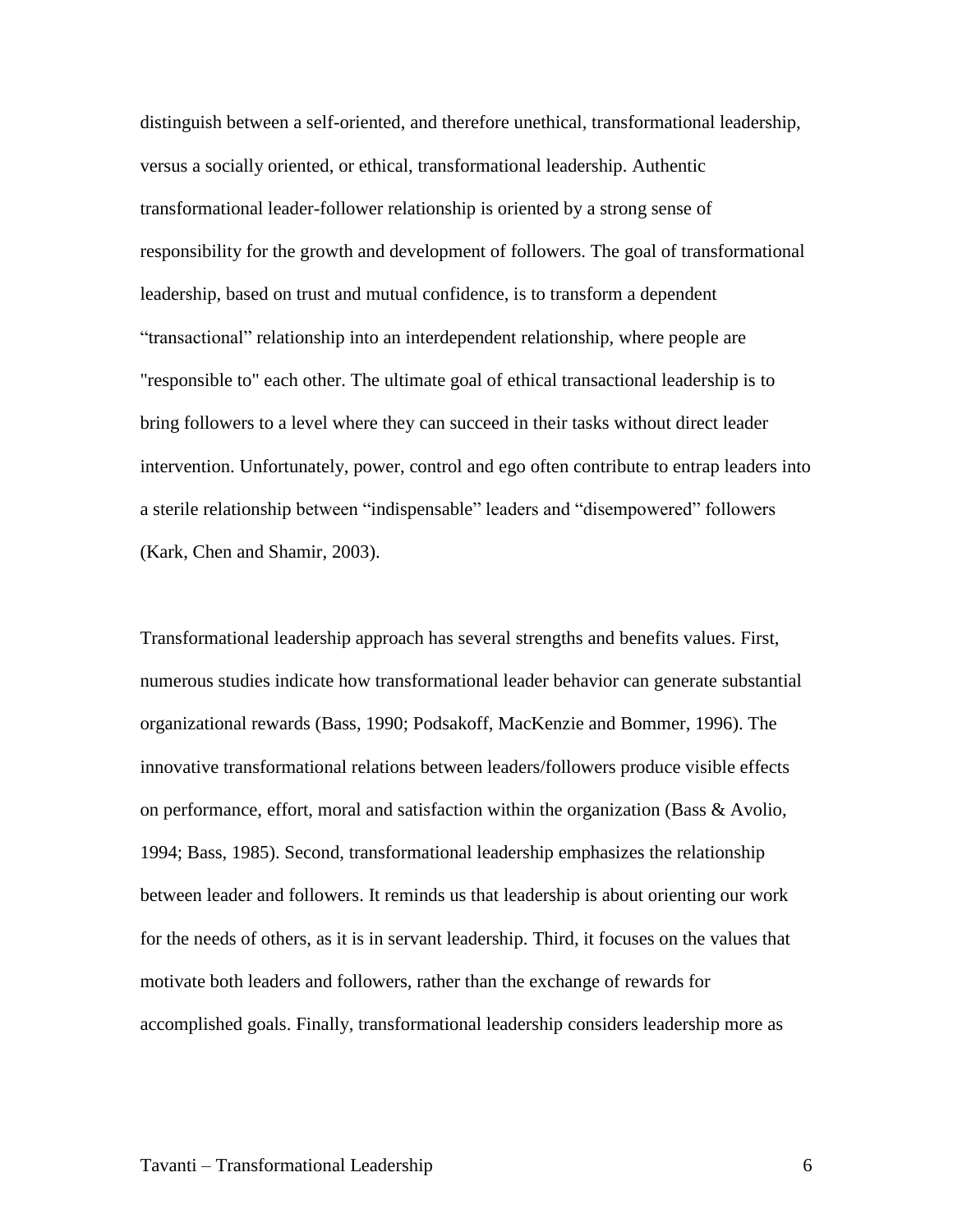process with all the complex relations between leaders, followers, organizations and contexts (Northouse 2004:183-185).

Transformational leadership also has several weaknesses that have been the subject of numerous critiques to the transformational theory (Yukl, 1999). The Four I's, for example, appear to overlap with one another, while other characteristics seems to be shared by charismatic and other similar conceptualizations of leadership (Tracey & Hinkin 1998). These overlapping and unclear distinctions obviously reinforce other criticisms on how transformational leadership is measured through the Multifactor Leadership Questionnaire (MLQ), even in the improved version (Northouse 2004, 186). Brayman (1992) suggests that transformational leadership appears to be more a set of personality trait rather than a series of behaviors that leaders can learn and develop. Although transformational leadership has enjoyed exceptional empirical support, many question the practical application of Bass's construct for everyday, frontline leaders and managers (Tracey & Hinkin, 1998; Yukl, 1999). The application of transformational leadership across organizations and cultures has led some scholars to view this approach as an unbounded, "universal" theory (Bass, 1997) while other have suggested the need to examine it within a situational context (Podsakoff & MacKenzie, 1994).

The application of transformational leadership, unlike other leadership approaches, requires leaders to make a conscious effort to understand how their own behavior relate to followers and the challenging dynamics of their organizations. Rather than providing a model that tells leaders what to do, transformational leadership offers a general way of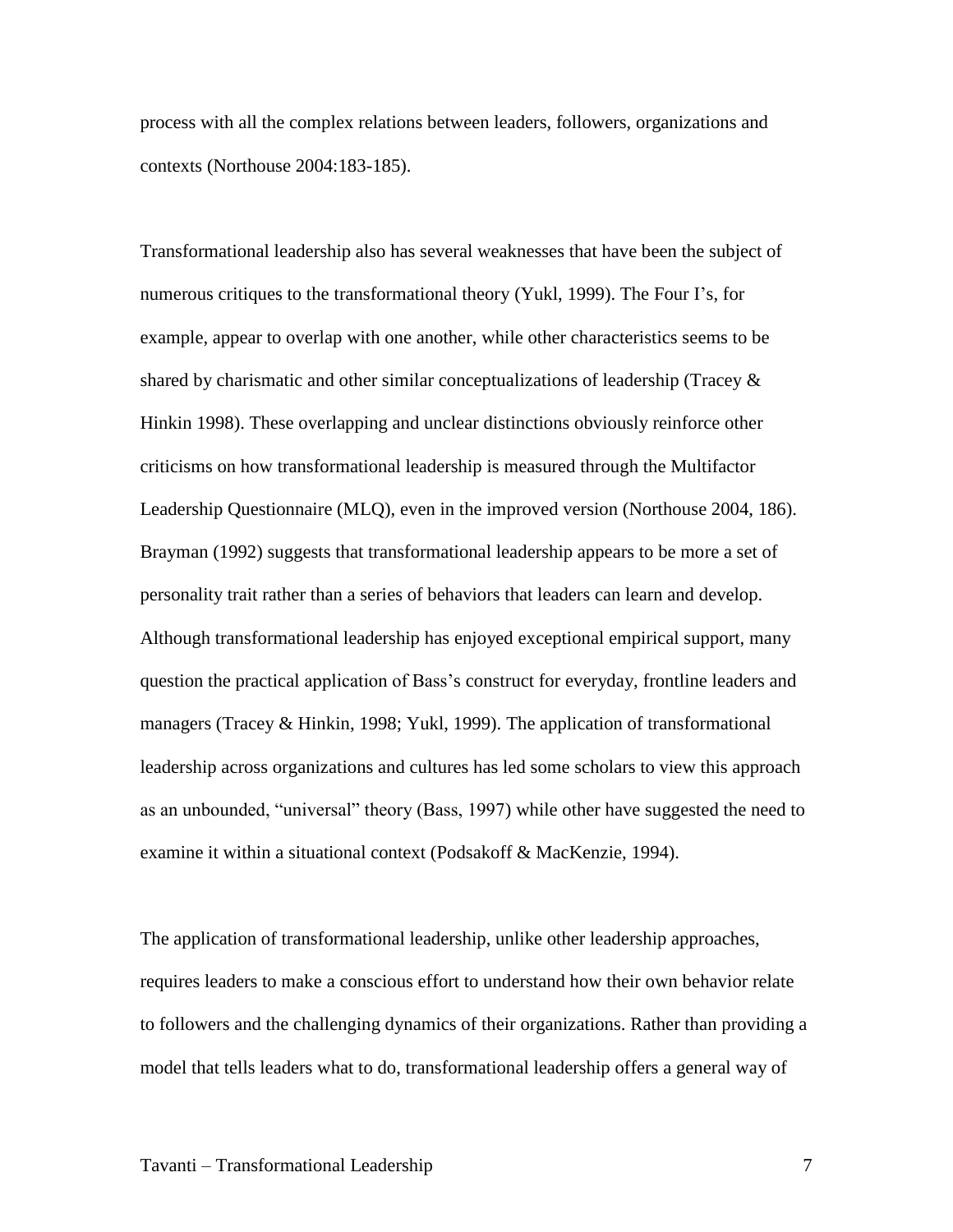thinking about leadership practices through vision, inspiration, innovation and individual concern. Becoming an effective transformational leader is therefore a leadership development process often beginning with an assessment (MLQ or other similar instruments) of the leader's transformational strengths and weaknesses (Bass & Avolio, 1990). Applied trainings and leadership development program focusing on transformational leadership is particularly beneficial for building a vision and other important leadership attributes.

## **References:**

- Avolio, B. J., & Yammarino, F. J. (Eds.). (2002). *Transformational and charismatic leadership: The road ahead*. Oxford: Elsevier Science.
- Bass, B. M . & Avolio, B. J. (Eds.) (1994). *Improving organizational effectiveness through transformational leadership*. Thousand Oaks, CA: Sage.
- Bass, B. M . & Avolio, B. J. (1990). *Multifactor Leadership Questionnaire.* Palo Alto, CA: Consulting Psychologist Press.
- Bass, B. M. (1997). Does the transactional–transformational leadership paradigm transcend organizational and national boundaries?, *American Psychologist 52,* 130–139.
- Bass, B. M. & Avolio, B. J. (1993) Transformational Leadership: A Response to Critiques. In M.M. Chemers & R. Ayman (Eds.) *Leadership theory and research: Perspectives and directions.* New York: Free Press.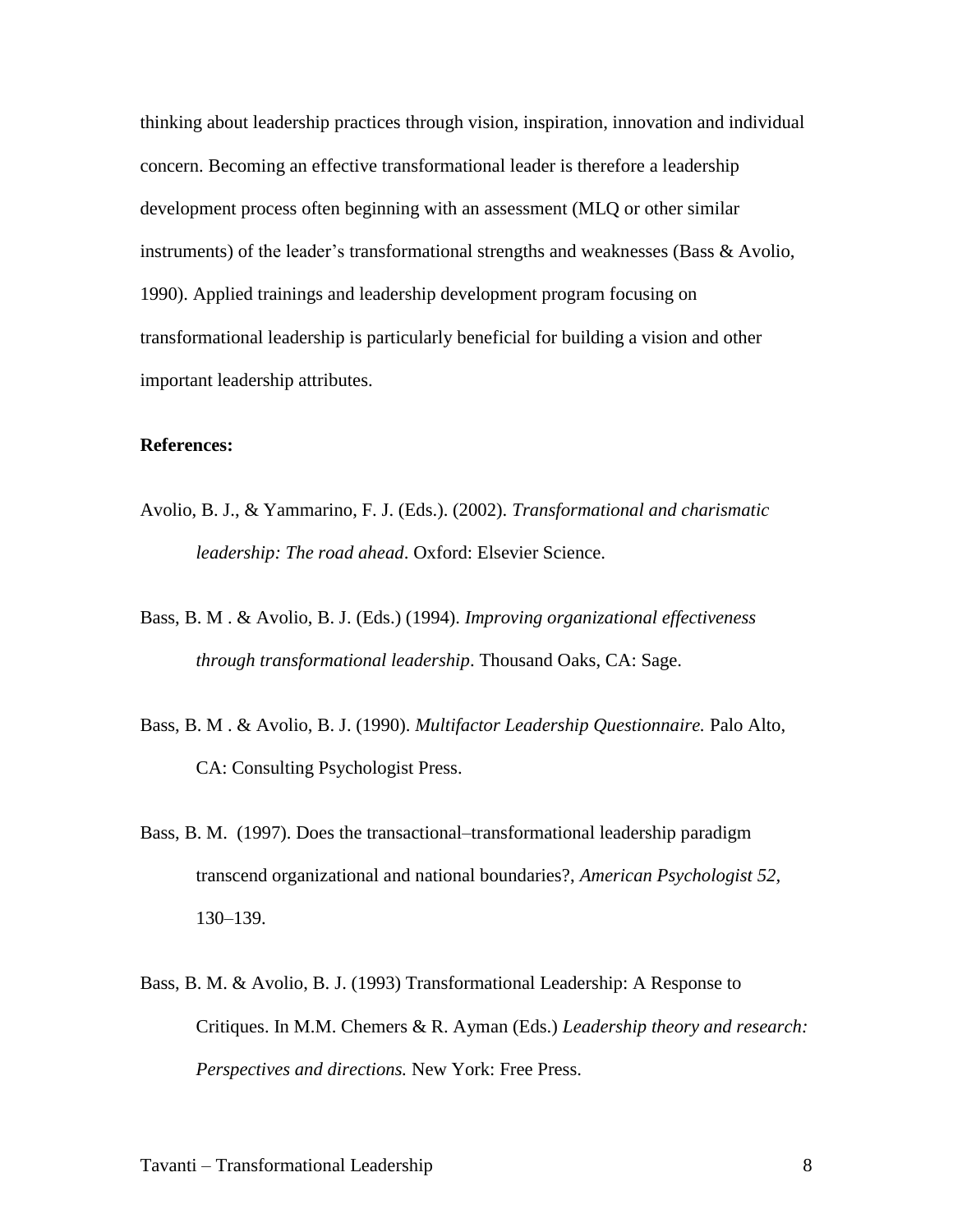Bass, B. M. ( 1985) *Leadership and Performance Beyond Expectations*. New York: Free Press.

Bass, B. M. (1990). *Handbook of leadership*. New York: Free Press.

- Bass, B. M. (1998). *Transformational leadership: Industry, military, and educational impact.* Mahwah, N.J.: Lawrence Erlbaum.
- Bennis, W. G., & Nanus, B. (1985). *Leaders: The Strategies for taking Charge.* New York: Harper and Raw.

Brayman A. (1992) *Charisma and Leadership in Organizations.* London: Sage.

Burns, J. M. (1978) *Leadership.* New York: Harper & Row.

Ciulla, J. B. (1998). *Ethics: the Heart of Leadership*. New York: Praeger Publishers.

- Conger, J. & Kanungo, R.N. (1988) *Charismatic Leadership: The Elusive Factor in Organizational Effectiveness.* San Francisco: Jossey-Bass.
- Howell, J. M. & Avolio, B. J. (1992) "The Ethics of Charismatic Leadership: Submission or Liberation?" *Academy of Management Executive, 6(2) ,*43-54.
- Hunt, J. G., & Conger, J. A. (1999). From where we sit: An assessment of transformational and charismatic leadership research. *Leadership Quarterly, 10*, 335–343